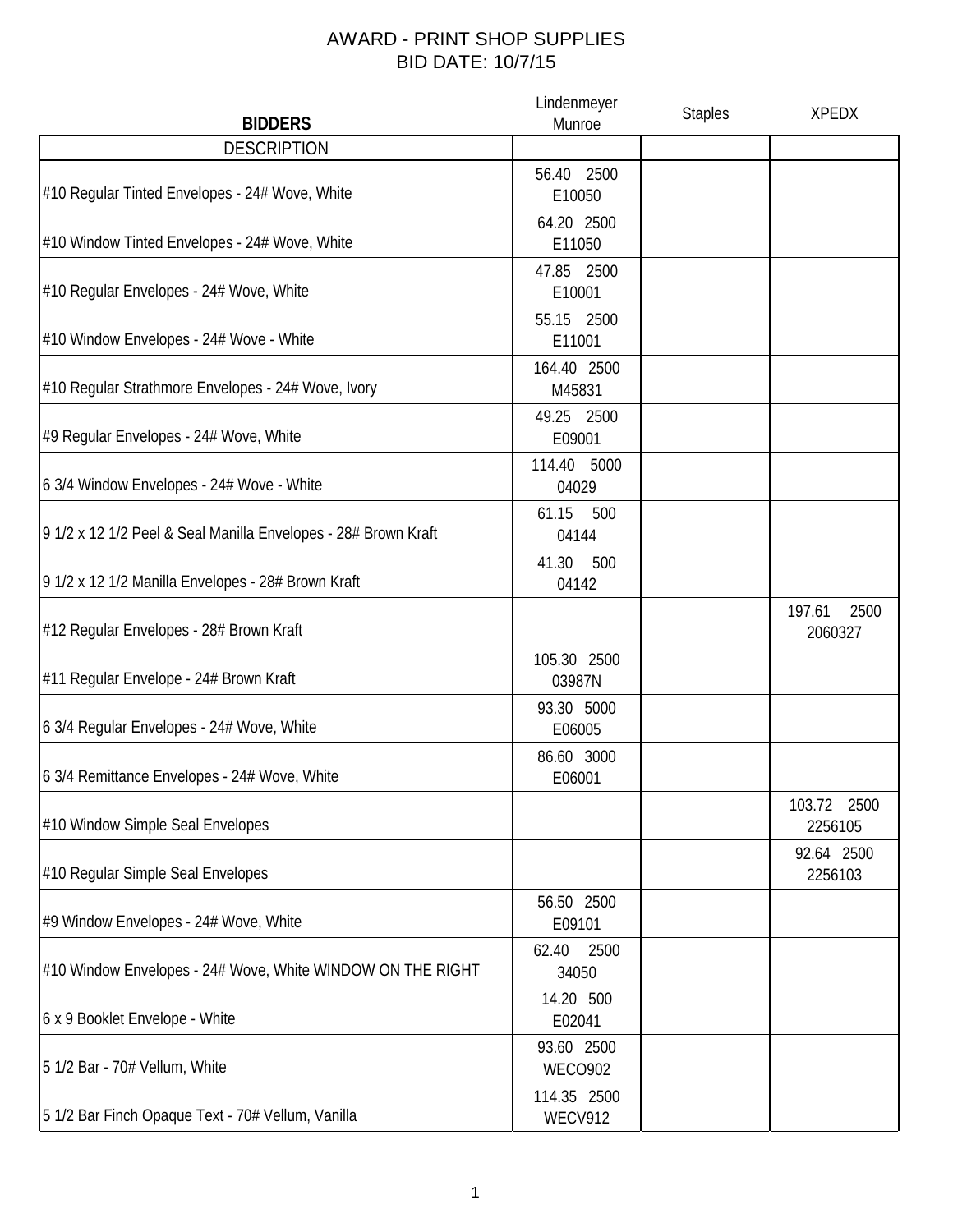## AWARD - PRINT SHOP SUPPLIES BID DATE: 10/7/15

| 8 1/2 x 14 20# Hammermill Fore MP - Color                        |                        | 6.13<br>500<br>640194 |                              |
|------------------------------------------------------------------|------------------------|-----------------------|------------------------------|
| 11 x 17 65# Mohawk Brite Hue Bristol Cover - Color               | 68.65<br>1000          |                       |                              |
| 11 x 17 65# Accent Opaque Digital Smooth Cover - White (#121954) | 66.60 1250<br>188757-0 |                       |                              |
| 11 x 17 67# Springhill Vellum Bristol Cover - Color              | 1000<br>44.75          |                       |                              |
| 8 1/2 x 11 65# Mohawk Brite Hue Vellum Cover - Color             | 68.65<br>2000          |                       |                              |
| 8 1/2 x 11 65# Springhill Opaque Offset Cover - Color            | 61.50<br>2500          |                       |                              |
| 8 1/2 x 11 67# Springhill Vellum Bristol Cover - Color           | 42.65<br>2000          |                       |                              |
| 8 1/2 x 11 90# Springhill Index Digital Cover - Color            | 2500<br>59.70          |                       |                              |
| 8 1/2 x 11 65# Accent Opaque Digital Cover - White               | 59.30 2500<br>18856-0  |                       |                              |
| 11 x 17 60# Springhill Opaque Offset Digital Colors              | 62.40<br>2500          |                       |                              |
| 11 x 17 80# Finch Opaque Smooth - Bright White (#1000-8018)      |                        |                       | 69.20<br>1500<br>6074625     |
| 8 1/2 x 11 20# Hammermill Fore MP Colors                         | 52.00<br>5000          |                       |                              |
| 8 1/2 x 11 20# Mohawk Brite Hue Color                            | 72.80<br>5000          |                       |                              |
| 8 1/2 x 11 24# Strathmore Writing Wove - Ivory                   | 182.10 5000<br>300-029 |                       |                              |
| 8 1/2 x 11 24# Strathmore Writing Wove - White                   | 182.10 5000<br>300-220 |                       |                              |
| 2 part 8 1/2 x 11 Carbonless Black Reverse                       |                        |                       | 86.19<br>2500 set<br>2063251 |
| 3 part 8 1/2 x 11 Carbonless Black Print Reverse                 |                        |                       | 97.50 1670 set<br>2241308    |
| 4 part 8 1/2 x 11 Carbonless Black Print Reverse                 |                        |                       | 114.00 1250 set<br>2241305   |
| 2 part 8 1/2 x 14 Carbonless Black Reverse                       |                        |                       | 120.30 2500 set<br>5202999   |
| 8 1/2 x 11 80# Mohawk Via Smooth Cover - Natural                 | 124.80 2000<br>14165-0 |                       |                              |
| 8 1/2 x 11 80# Mohawk Via Smooth Cover - White                   | 115.40 2000<br>14162-0 |                       |                              |
| 8 1/2 x 11 80# Finch Opaque Smooth - Bright White (#1000-8004)   |                        |                       | 62.03 3000<br>6081989        |